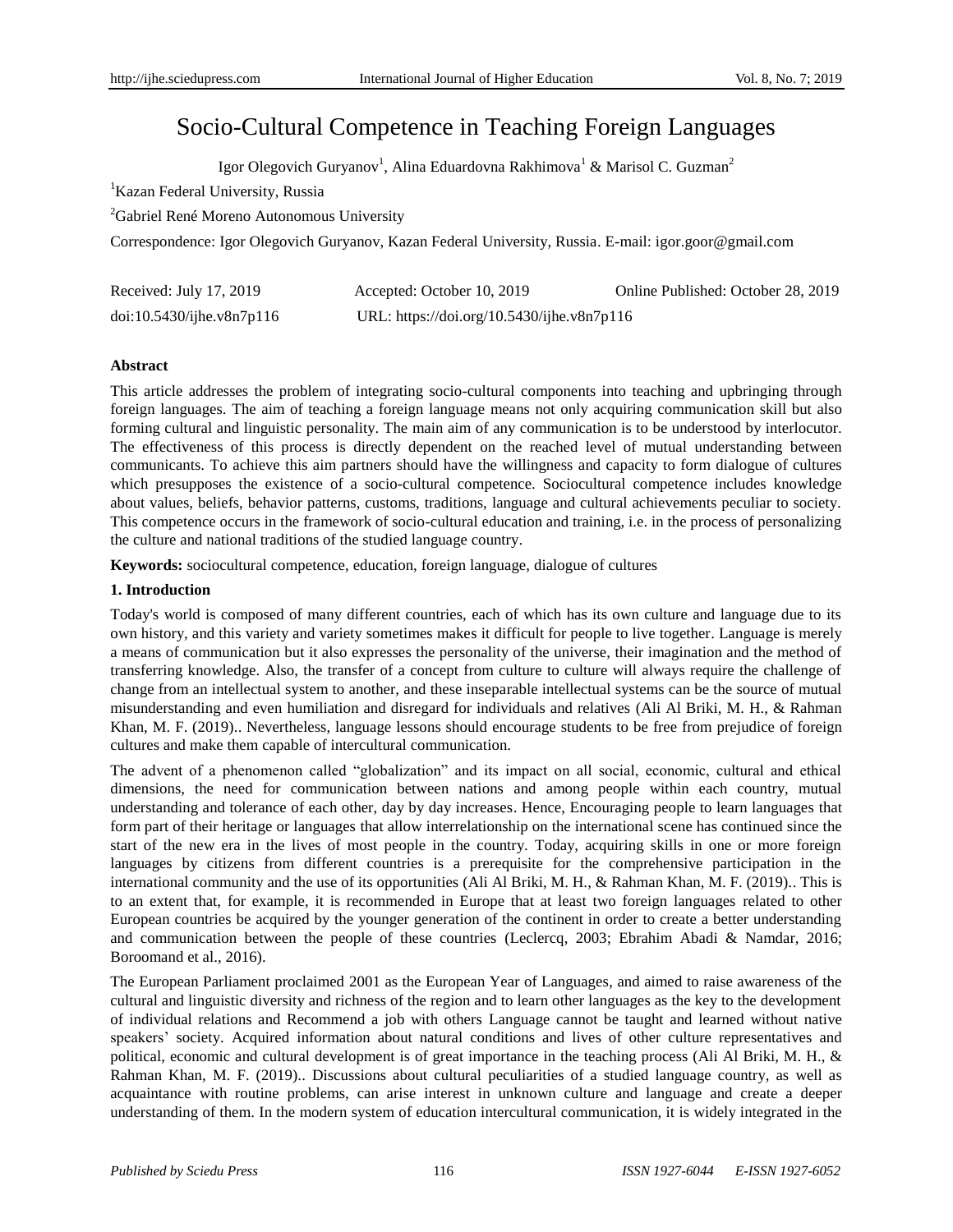learning process as one of the leading humanitarian disciplines. (Solnyshkina, et al., 2016; Ali Al Briki & Rahman Khan, 2019; Mazana et al., 2019).

#### **2. Materials and Methods**

The effectiveness of the model of intercultural communicative competence through project technology has been tested in the course of research practice. The aim of the experimental work was that, the development of creative, analytical and predictive capacity provides in parallel with the development of intercultural communicative competence. It tells the estimation of the efficiency of using computer technologies and multimedia for the organization of independent educational activity of students at language high school, as well as the educational process management mechanism will be the method of project work as an educational process is based on the conceptual provisions of the cognitive and lingvocultural methodology implemented within the framework of competent and learner-centered approaches. The base of the experimental work conducted at Kazakh Ablai Khan University of International Relations and World Languages, specialty - «Journalism». Correspondingly, at the end of the study students of this specialty will form intercultural and communicative competence. Intercultural communicative competence involves the ability of students to produce their own texts in oral and written form in accordance with a given communication task. According to the curriculum on this discipline 60 hours of practical classes and 60 hours of independent work of students (IWS) were given, which includes the students' independent work and independent work under the guidance of a teacher. The leading form of activity was teamwork. Within the household, educational and cognitive, social and cultural spheres students' team work was organized mainly for implementation of projects: Student's Time Managing, Seven Global Challenges, Mass Media in Kazakhstan and abroad, Life in Colour and others. Discipline consists of four modules, each of which registers an independent activity for students during classroom and extracurricular work. The formative phase of experimental work has been linked to experimental verification in e-learning environment as Moodle. There were 2-year-students (26 students - 13 students in the experimental and 13 students in the control INTERNATIONAL JOURNAL OF ENVIRONMENTAL & SCIENCE EDUCATION 7893 groups), in the specialty "Journalism" in forming experiment. In the second year of training and the level of mastery of foreign language according to "European standards of language competence" and the national education system corresponds to B2 - level of basic standard. The teacher himself/herself offered students the theme according to the curriculum called "Mass Media in Kazakhstan and abroad". In preparation we had to observe, survey, interview; to determine the type of the experiment; to ensure equal conditions for students of experimental and control groups; to conduct pre-experimental diagnostics of formation of intercultural communicative competence. The period of the project held 2 weeks. Students divided into teams of 4-5 people. All students of the project team had clearly formulated goals, however, they determined objectives themselves and the hypothesis of the project. Students jointly worked through the algorithm to achieve goals, assigned roles in the team, carried the mutual responsibility for the results of joint activity. Students elaborated creative tasks on the project with the use of informative and communicative technologies through the Moodle learning management system. Considering the sequence of execution of the project in the unfolded state: Step 1: searching and studying the problem. Students discuss the topic of the project, taking into account their personal needs and opportunities, independently determine the problem and formulate the goal. At this stage, the project work of the teacher's task is to provide students with tutorial. Step 2: defining the project goals. Students formulate goal of the project their own and the teacher helps. Step 3: preparation of the project implementation plan. Students make their own plan for the implementation of the project. The teacher advises the plan drafting, consults students, stimulates and monitors. As the project is limited in time, each student should determine their own pace of project implementation activity. Step 4: implementation of the project. At this stage, the activity of students about the implementation of the project objectives on a definite plan accomplishes. Step 5: project defense. Students demonstrate work by using information and communication technologies in remote Moodle program. All teams evaluate each other on the previously specified pattern criteria and explain the reason for this assessment, beginning with the words: "We liked ..." "We do not like ..." and "We recommend ...". During this process the teacher is watching remotely, controlling the whole process online at any time for everyone. Thus, all the groups evaluate each other online. The next lesson students ask questions each other, where they are trying to find out the details of the implementation of project activity. A teacher also comments, and concludes. At this stage of this activity such skills as self-esteem, self-control, reflection the ability to analyze and justify his or her own point of view are formed. Focusing on the creation of the project as a personal educational product makes the process of mastering the knowledge of the subject personally meaningful and personally motivated for a learner himself or herself.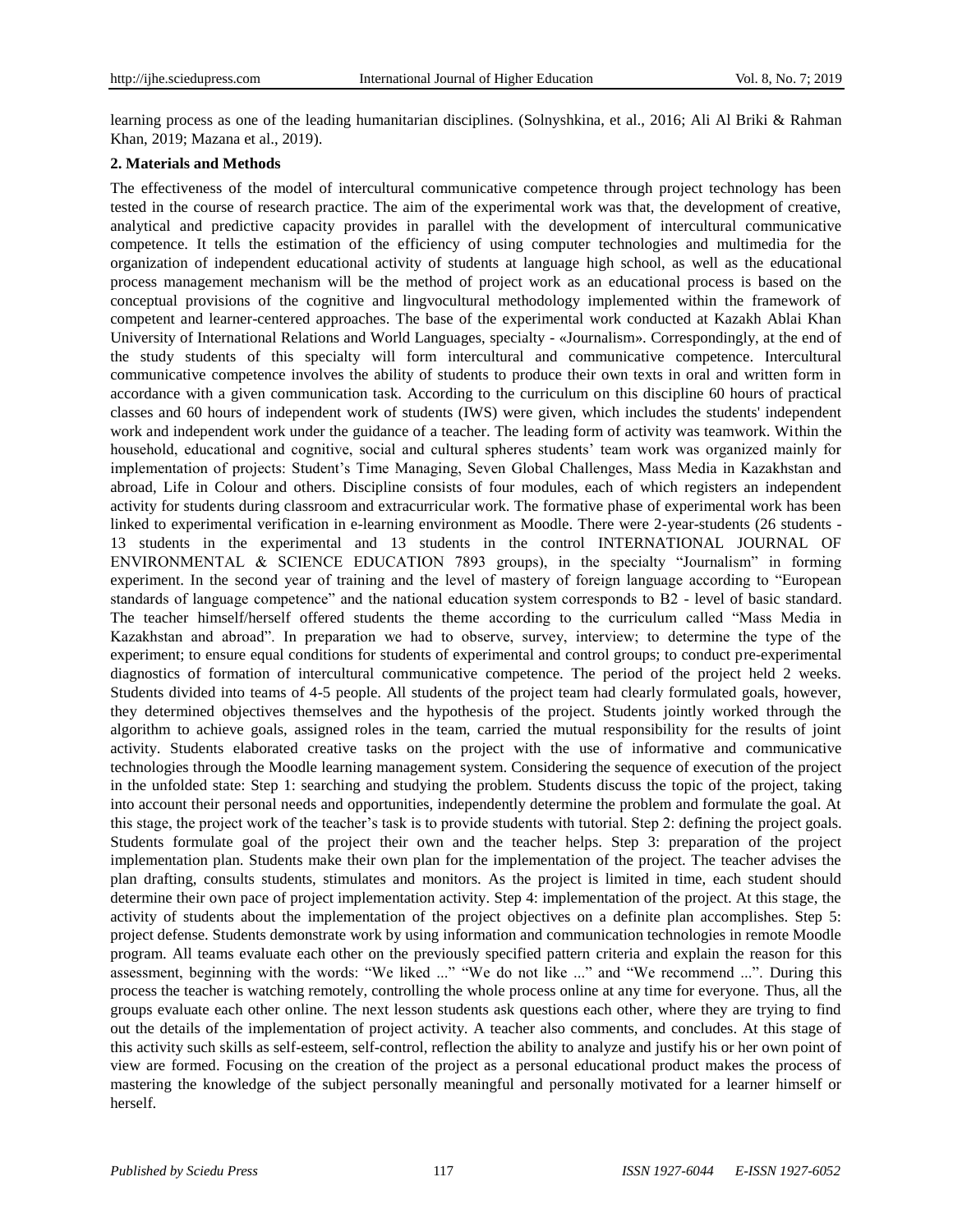#### **3. Results and Discussion**

The phenomenon of globalization also has an impact on education, and one of its dimensions is the shift of professor, student, and knowledge around the world. Graduates of schools and universities are not confined to the labor market in the country, and if they achieve the required expertise and compete in the region or international scene, they can be trained wherever they wish. Undoubtedly, Knowing and mastering a foreign language is one of the preconditions for this movement and mobility to seek education and employment in other parts of the world, and education should accept the responsibility of teaching foreign language as a means of scientific promotion as well as means Employment and education of the citizens of the country and, in keeping with the quality of this training and raising it at the level of regional and global standards, will provide conditions for the presence of high-quality forces of society. Long sentence – rewrite for clarity - shorten Hence, it is no coincidence that teaching foreign languages has increased with the growing need of countries for global communication and has accelerated its teaching throughout the secondary and secondary schools (and in many countries to the earliest). Undoubtedly, paying attention to foreign languages and teaching it is not limited to the generalization of language proficiency throughout pre-university education, and the emphasis on different aspects of language learning from writing, reading and translation skills to verbal ability to communicate with other countries has fluctuated (Safonova, 1999; Nebessayeva et al., 2018; Mart *fiez-Alcal á et al, 2018*).

It should be noted that the further cultures are distant from each other, the greater is the probability of intercultural misunderstandings .

Thus, the socio-cultural competence covers the following aspects:

- formation and achievement of this competence in foreign culture;
- reflection of one's own culture and ability to talk about it in a foreign language;
- achievement of intercultural understanding leading to tolerance and mutual respect (Byram, et al., 2009).

- socio-cultural competence is multidimensional. obligatory components are linguistic-regional, regional, sociolinguistic and general cultural. This opens ample opportunities for professional and humanity training of young participants in the dialogue of cultures;

- socio-cultural competence makes it possible to pattern student's behavior in an authentic language environment, allowing to predict and thereby avoid possible difficulties that arise in another sociocultural environment;

- the basis for socio-cultural competence is cultural studies, which gives a true picture of the country's socio-cultural portrait, including historical and cultural knowledge, values and way of life of the peoples of the country;

- a major role in the formation of socio-cultural outlook plays a social and cultural background of students' native environment (Dulganova, 2004).

The goal of sociocultural learning is, therefore, not only the knowledge and knowledge of another culture, but also the ability to portray critically its own culture (Vartanov, 2003).

In the classroom of a foreign language, it is not just a matter of communicating language knowledge. Many Western curricula on foreign language contain the requirement that trainees should master socio-cultural competence (Tarasova & Kormiltseva, 2016).

Let us consider the criteria of socio-cultural competence:

- Important information about your own country. Foreign culture can be studied and understood only through the prism of domestic culture. Socio-cultural prerequisites are not always recognized by the students, they are perceived as a reality, therefore, there is no corresponding knowledge in their own culture;

- To establish efficient communication with a native speaker, the trainees need knowledge in the areas of geography, politics, social sphere, culture and science.

Russian teachers distinguish the following criteria for assessing regional geography:

• Validity. Requires correctness of information, authenticity of texts and situational accuracy;

• Presentation. Important typical moments are essential, without which it is impossible to understand the country of the language being studied, at the same time it is necessary to inculcate awareness of internal diversity and differentiation;

• Realistic depicturing. A realistic picture of culture should be presented, including conflicts and problems arising in the given society;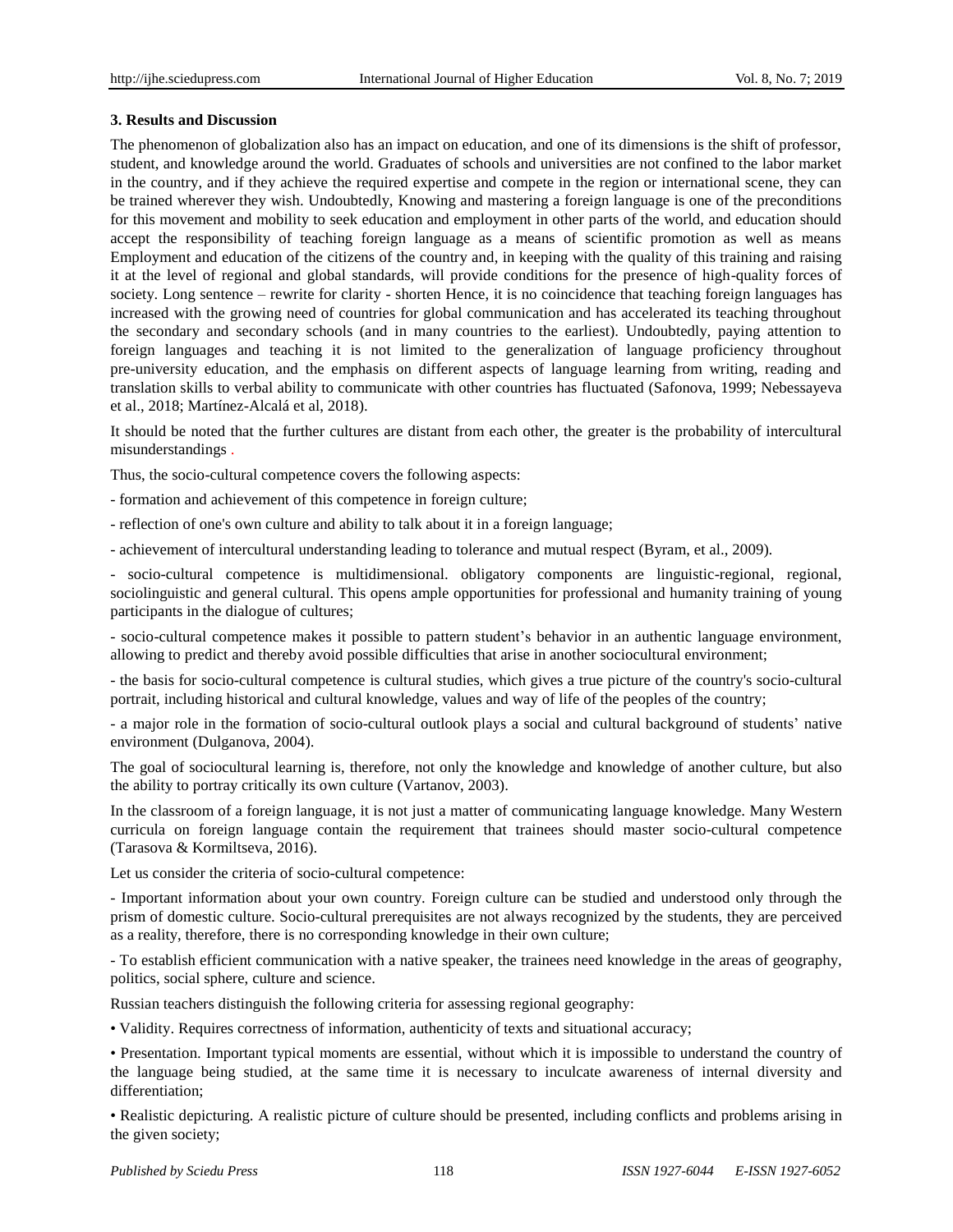• Audience correspondence. The content should correspond to the age, should be interesting and understandable. It should also provide an opportunity for comparison, evaluation, development of a common cultural features (Khasanova e al. 2016).

#### **4. Summary**

By analyzing need to earlier state data analysis choice, form and justification for this research various approaches to the definition of socio-cultural competence, they confirm thesis of simultaneous acquiring foreign languages and its' culture history and modern life by the students. Therefore, they may state that sociocultural aspect should become permanent, an integral part of the process of education and upbringing. This allows to identify the main objectives of the formation of socio-cultural competence:

- The goal of education is humanizing education, training students in the spirit of a dialogue of cultures, fostering mutual understanding and tolerance towards a foreign culture, the ability to treat it with respect, but critically; the manifestation of interest in contact with a different culture, the perception of one's own values and cultural values of the countries of the studied language;

- The general educational goal promotes awareness of socio-cultural information in the process of interaction with elements of a different culture, understanding and interpretation of cultural interrelationships;

- The developing goal makes it possible to use sociocultural background for understanding and interpreting socio-cultural elements, for a reference point in the value categories of one's own and other societies, to develop the willingness to make choices, make independent decisions, and formulate one's own point of view.

- The practical goal helps to communicate tolerantly in various life situations in relation to the partner in communication, to use, with direct contact, adequate speech resources, to use knowledge of the sociocultural background in professional activity (Safina & Amurskaja, 2017).

According to the theory of sociocultural learning, the mastery of a foreign language means perception of individual and collective mentality, culture of another people and assumes acquaintance with the views, assessments and experiences of another cultural community. As a form of education innovation, the introduction of the new course needed to be managed effectively at the micro-educational level in order to achieve such aims (Weinert, 2001).

### **5. Conclusion**

The relationship between language and culture has long been of interest to philosophers, sociologists, and linguists. Concerns about the origin of language and the relation between language and thought, thought and culture and language and culture are interesting for those interested in various fields of human sciences. In recent years, as a result of the expansion of the focus on teaching in theoretical and practical aspects, this topic has also been replaced by the foreign language teaching, and the importance of training these two in parallel.

The emphasis on foreign language teaching has been growing in recent years, and in the same way, many schools are trying to provide the best method for teaching. However, still, learners who have learned in foreign language schools or institutions cannot communicate effectively in the real context. Many reasons for this have been discussed so far, such as the lack of effective teachers and modern literacy resources. But One of the factors that can help foreigners learn foreign language learners outside the context of the target language community is to familiarize teachers with their culture and their relationship with language.

In today's world, where its components are culturally interlinked, cultural understanding is the main component of communication or non-relevance. This means that language learning goals can no longer be considered only in the language process, but should lead to language learning in line with its intercultural communication capability. Therefore, foreign language instructors are required to use and enhance their intercultural competence among their students.

The condition of the new concept of sociocultural learning is the introduction of additions to the content of language education. Filling the content of the language course with a sociocultural component can serve as a means of motivating students' speech activity and learning the development of the sociocultural educational needs of the trainees.

### **Acknowledgements**

The work is performed according to the Russian Government Program of Competitive Growth of Kazan Federal University.